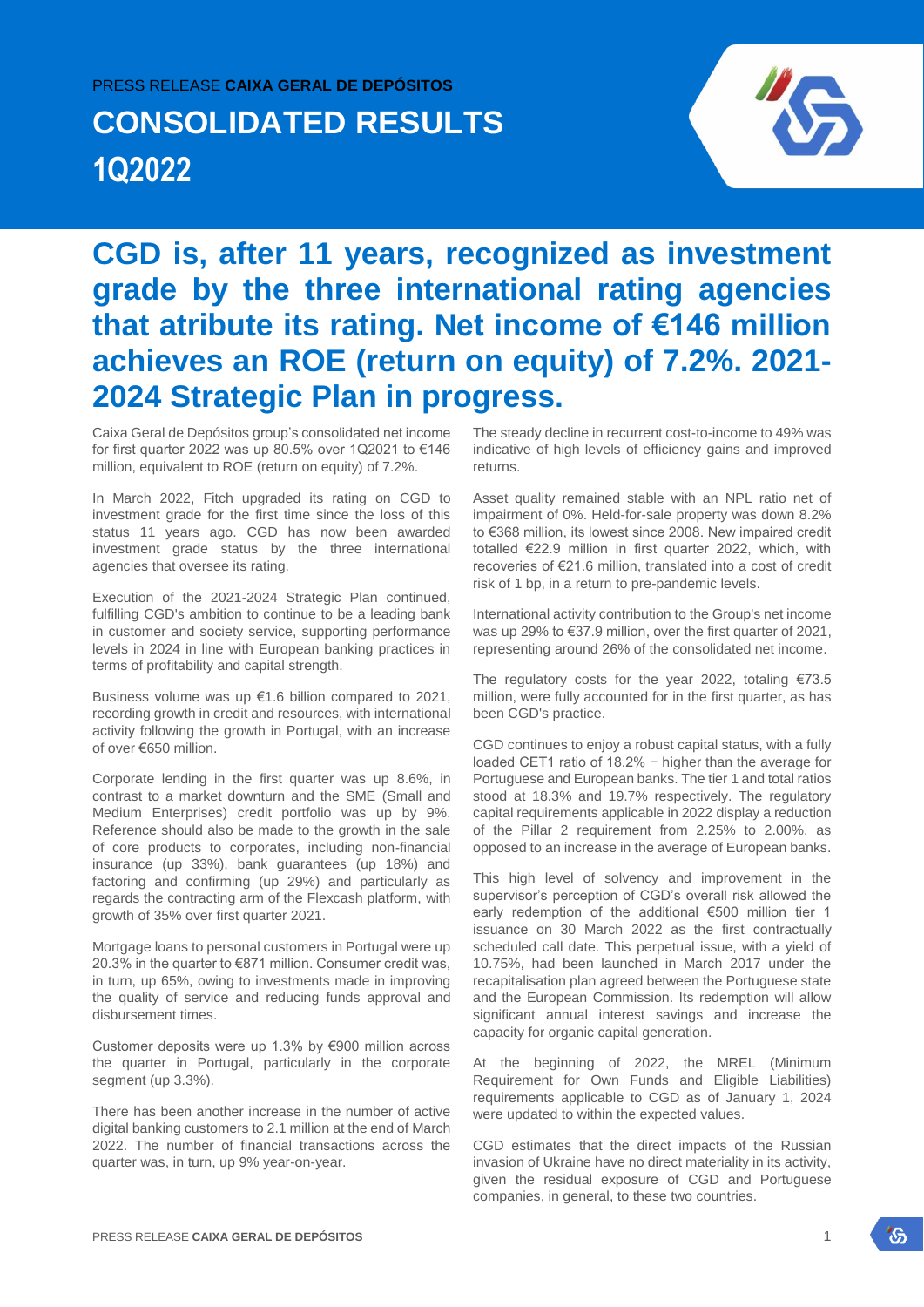## MAIN INDICATORS

| <b>CGD CONSOLIDATED</b><br><b>Restated</b>                                       |                     |
|----------------------------------------------------------------------------------|---------------------|
| BALANCE SHEET AND P&L INDICATORS<br>2021-03<br>(EUR million)                     | 2022-03             |
| 96,281<br>Net assets                                                             | 104,045             |
| Net assets (domestic activity)<br>83,414                                         | 89,749              |
| Loans and advances to customers (gross)<br>51,413                                | 53,393              |
| Loans and advances to customers (net)<br>49,067                                  | 51,085              |
| Customer deposits<br>74,621                                                      | 80,958              |
| Total operating income<br>387                                                    | 458                 |
| Net core operating Income before impairments (1)(2)<br>165                       | 210                 |
| 81<br>Net income                                                                 | 146                 |
| PROFIT AND EFFICIENCY RATIOS                                                     |                     |
| Gross return on equity - ROE (3) (4)<br>7.8%                                     | 11.5%               |
| 4.2%<br>Net return on equity - ROE $(4)$                                         | 7.2%                |
| Gross return on assets - ROA (3) (4)<br>0.7%                                     | 1.0%                |
| Net return on assets - ROA <sup>(4)</sup><br>0.4%                                | 0.7%                |
| Total operating income / Average net assets (3) (4)<br>1.8%                      | 1.9%                |
| 32.1%<br>Employee costs / Total operating income (2)(3)                          | 28.5%               |
| 59.2%<br>Cost-to-income BoP <sup>(3)</sup>                                       | 59.4%               |
| Cost-to-income <sup>(2)(3)</sup><br>50.6%                                        | 49.0%               |
| Cost-to-core income (2) (5)<br>55.0%                                             | 51.8%               |
| CREDIT QUALITY AND COVER LEVELS <sup>(6)</sup>                                   |                     |
| 3.6%<br>NPL ratio - EBA                                                          | 2.8%                |
| NPL ratio (net)<br>0.0%                                                          | $0.0\%$             |
| 2.7%<br>NPE ratio - EBA                                                          | 2.3%                |
| 100.9%<br>NPL coverage - EBA                                                     | 107.2%              |
| NPE coverage - EBA<br>94.8%                                                      | 98.7%               |
| NPL specific coverage - EBA<br>63.6%                                             | 65.2%               |
| 60.3%<br>NPE specific coverage - EBA                                             | 61.8%               |
| Forborne ratio for loans and advances - EBA (7)<br>3.0%                          | 2.0%                |
| Coverage ratio on forborne loans and advances - EBA (7)<br>90.0%                 | 92.1%               |
| Cost of credit risk $(*)$<br>0.29%                                               | 0.01%               |
| <b>STRUCTURE RATIOS</b>                                                          |                     |
| Loans & adv. customers (net) / Net assets<br>51.0%                               | 49.1%               |
| 65.8%<br>Loans & adv. customers (net) / Customer deposits (3)                    | 63.1%               |
| SOLVENCY AND LIQUIDITY RATIOS (CRD IV/CRR) <sup>(6)</sup>                        |                     |
| 18.0%<br>CET 1 (fully implemented)                                               | 18.2%               |
| Tier 1 (fully implemented)<br>19.1%<br>Total (fully implemented)<br>20.6%        | 18.3%<br>19.7%      |
| Liquidity coverage ratio<br>460%                                                 | 369%                |
| OTHER INDICATORS                                                                 |                     |
| Number of branches - CGD Group<br>931                                            | 927                 |
| Number of branches, local extensions and corporate offices - CGD Portugal<br>543 | 542                 |
| Number of employees - CGD Group<br>11,720                                        | 11,390              |
| Number of employees - Domestic banking and financial activity<br>6,554           | 6,346               |
| Number of employees - CGD Portugal<br>6,277                                      | 6,085               |
| Number of ATM - CGD Portugal<br>3,008                                            | 2,567               |
| <b>Short</b>                                                                     |                     |
| <b>CGD RATING</b><br><b>Term</b>                                                 | Long<br><b>Term</b> |
| $P-2$<br>Moody's                                                                 | Baa2                |
| F <sub>3</sub><br>FitchRatings                                                   | BBB-                |
| <b>DBRS</b><br>$R-2$ (high)                                                      | <b>BBB</b>          |

Note: Indicators calculations according to glossary at:

https://www.cgd.pt/English/Investor-Relations/Other-information/Glossary/Other-versions/Documents/Glossary\_10M AY2018.pdf

(1) Net core operating Income before impairments = Net interest income incl. income from equity investments + net fees and commissions - Operating Costs;(2) Excluding non-recurring costs; (3) Ratios defined by the Bank of Portugal (instruction 6/2018); (4) Considering average shareholders' equity and net asset values (13 observations); (5) Operating costs /Total operating income of core activity; (6) Prudencial perimeter including Net Income, except when marked with (\*); (7) CGD Portugal Ratios.

 $\mathcal{L}_{\mathcal{D}}$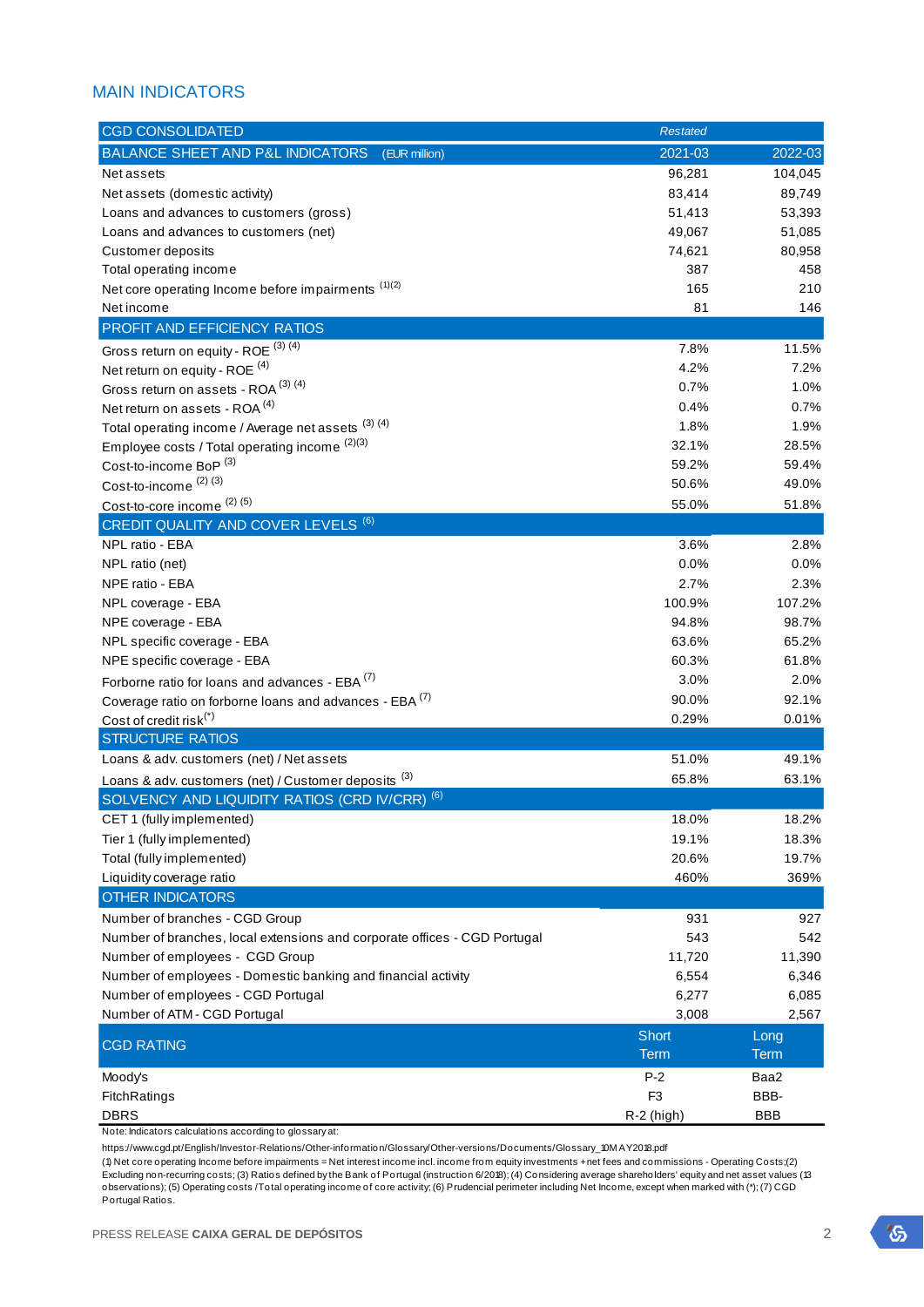## **CONSOLIDATED INFORMATION**

#### RESULTS

In such a challenging context as first quarter 2022, marked by the outbreak of a military conflict on European territory, rising inflationary pressures and hikes in interest rates, CGD ended the first three months of 2022 with consolidated net income of €145.6 million, up 80.5% over €80.7 million in March 2021. This led to a 3 percentage points increase in ROE (return on equity) from 4.2% over the same period last year to 7.2% in March 2022.

Net interest income was up 14.1% by €33.7 million over first quarter 2021, fuelled by the performance of the bank's business units in Mozambique and Angola. Domestic activity was also up (by 5.1%) with evident gains in commercial productivity evidenced by credit growth in the corporate and individual segments and, in the latter, in the mortgage and consumption areas.

Net commissions earned in Portugal and from international operations, which also reflected a period of lower economic activity in first quarter 2021, were up by a yearon-year €21 million in March 2022. The increase mainly derived from commissions on sales of investment funds (up €5.4 million) and financial insurance (up €3.9 million) and increase in transactions using various means of payment, given the progressive reopening of the economy. This is clearly evident in the annual growth of 35.3% in card purchases, 29% in the case of online purchases and 118% in the average value of contactless transactions.

Income from financial operations was down €16.8 million and is explained by the lower level of income on the fair value portfolio in comparison to the same period 2021.



Conversely, other operating income was up €25.6 million over March 2021, essentially owing to income from sales of real estate assets. This non-recurring income helped to offset the increase in supervision and resolution costs in first quarter 2022, in comparison to March 2021.

Total operating income from CGD Group's activity was, accordingly, up 18.2% by €70.3 million over the March 2021 − March 2022 period.

Structural costs were up €43.4 million. This change, however, includes €60.8 million in non-recurring factors, essentially related to adjustments of provisions for postemployment benefits and cost projections on preretirement programmes, whose impact is partially offset in terms of net income in the provisions account. Excluding the referred to extraordinary effects, structural costs would have grown €16.7 million, partially owing to changes in exchange rate profit and loss in several of the geographies in which CGD operates.

Notwithstanding the increase in structural costs, the costto-income and cost-to-core income ratios from CGD's current activity continue to trend favourably at European

reference levels. In March 2022, these ratios stood at 49.0% and 51.8%, respectively, comparing positively to the 50.6% and 55.0% recorded in March 2021.

As a result of the referred to evolution, current core operating income was up 27.4% by €45 million year-onyear to €210 million in first quarter 2022.

The €67.8 million reduction of provisions and impairment recognised in the year-on-year period up to March 2022, reflects the return to a situation of relative normality in credit risk management terms following a period marked by preventive actions adopted on account of the emergence of Covid-19. Considering the referred to nonrecurring factors with an impact on provisions and impairment, this account would have been down €29.5 million.

The impaired credit aggregate in the period under review reflects a cost of credit risk of 1 bp, against a cost of credit risk of 29 bps in March 2021.

In short, the €64.9 million increase in net income in first quarter 2022, over the same period 2021 benefited from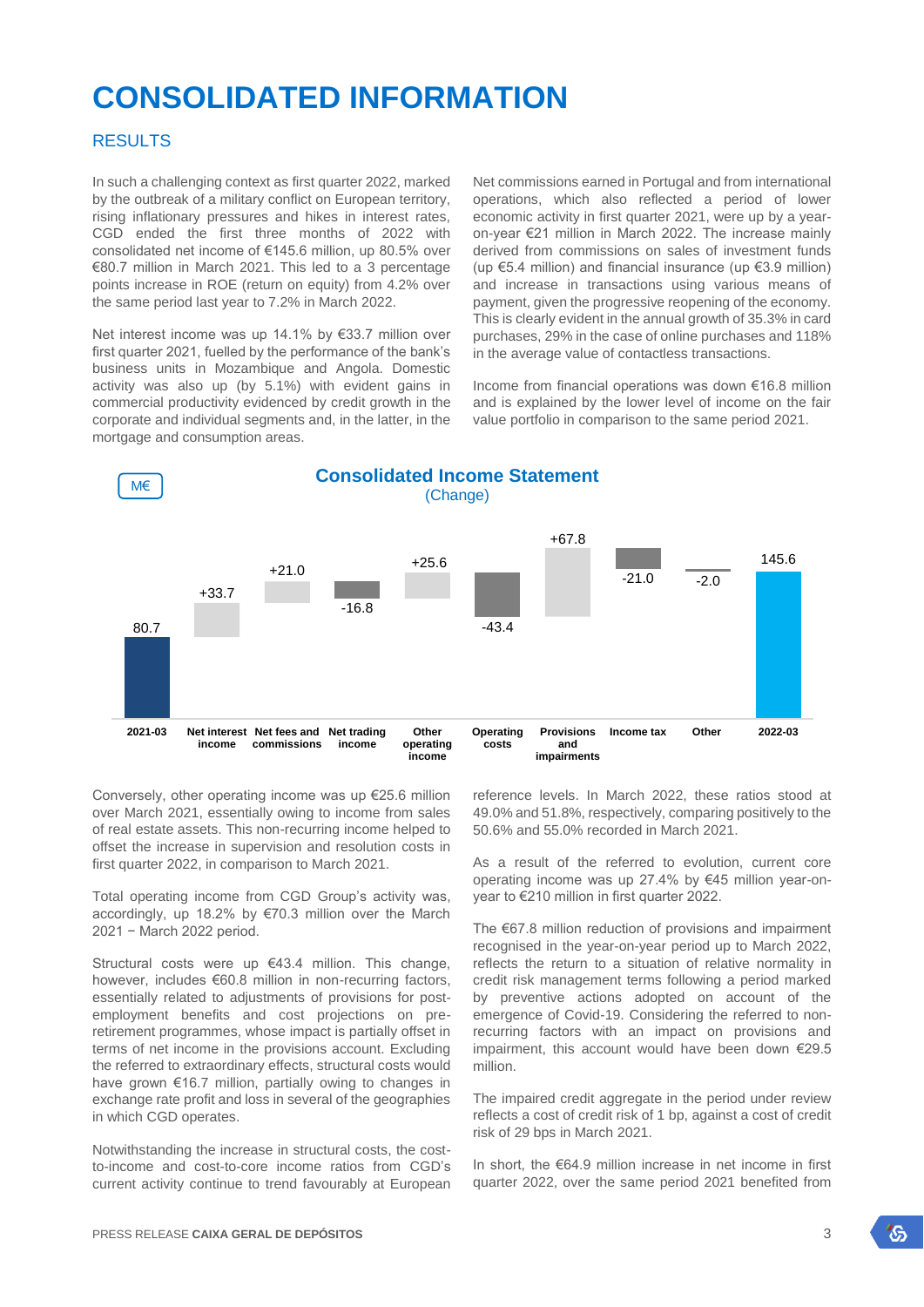## BALANCE SHEET

CGD's consolidated net assets reached €104,045 million at the end of the first quarter of 2022, which represented only a slight increase from €104,010 million at the end of December 2021.

Gross loans and advances to customers of €53,393 million were up 1.7% compared to the end of 2021.

CGD Portugal entered into 6,897 mortgage loan agreements for €871 million during the first quarter of factors, net income for the period would have been €119.2 million.

2022. This was up 12.5% by around 770 operations and up 20.3% by €147 million over the same period of 2021.

Special reference should be made this period to the 2.4% growth of corporate loans and advances, representing €380 million.

CGD achieved an 18% share of the domestic credit market in March 2022, with 14% for corporate loans and 24% for mortgage loans to individual customers.

| LOANS AND ADVANCES TO CUSTOMERS  |         |         | Change       |      |  |  |
|----------------------------------|---------|---------|--------------|------|--|--|
|                                  | 2021-12 | 2022-03 | <b>Total</b> | (%)  |  |  |
| <b>CGD Portugal</b>              | 44,945  | 45,579  | 634          | 1.4% |  |  |
| Corporate                        | 15,955  | 16,335  | 380          | 2.4% |  |  |
| General government and other     | 3,456   | 3,487   | 32           | 0.9% |  |  |
| Individual customers             | 25,534  | 25,757  | 222          | 0.9% |  |  |
| Mortgage loans                   | 24,665  | 24,839  | 174          | 0.7% |  |  |
| Other                            | 869     | 918     | 49           | 5.6% |  |  |
| <b>Other CGD Group companies</b> | 7,553   | 7.814   | 261          | 3.5% |  |  |
| <b>Total</b>                     | 52,498  | 53,393  | 895          | 1.7% |  |  |

Note: Gross loans and advances to customers

Customer deposits were up 1.6% by €1,292 million over the end of 2021, essentially on account of higher levels of household savings, even so, below that registered at the beginning of 2021.

CGD retained its leading position in the national market, both in terms of total customer deposits with a March 2022 market share of 24% and individual customers' deposits with a market share of 32%.

Total resources taken from domestic activity at the end of March 2022 were up 0.3% over December last year to €86,338 million. Lower levels of off-balance sheet products derive from maturities in the case of insurance and asset depreciations as a result of Russia's invasion of Ukraine and its marked impacts on the prices of financial assets.

The loans-to-deposits ratio stood at 63% in March 2022, remaining stable in relation to the end of 2021, despite the continuous increase in deposits and credit.

Asset quality continued to trend to improvement with NPL (non-performing loans as defined by the EBA) down 1.6% by €35 million over December 2021 owing to the positive evolution of cured credit, recoveries and sales components. The NPL ratio reached 2.8%, which compares with the 2.84% observed in December 2021. The overall volume of impaired credit resulted in a coverage ratio of 107.2% (total coverage of 134.4% including the allocation of collateral), resulting in an NPL ratio net of impairment of 0%.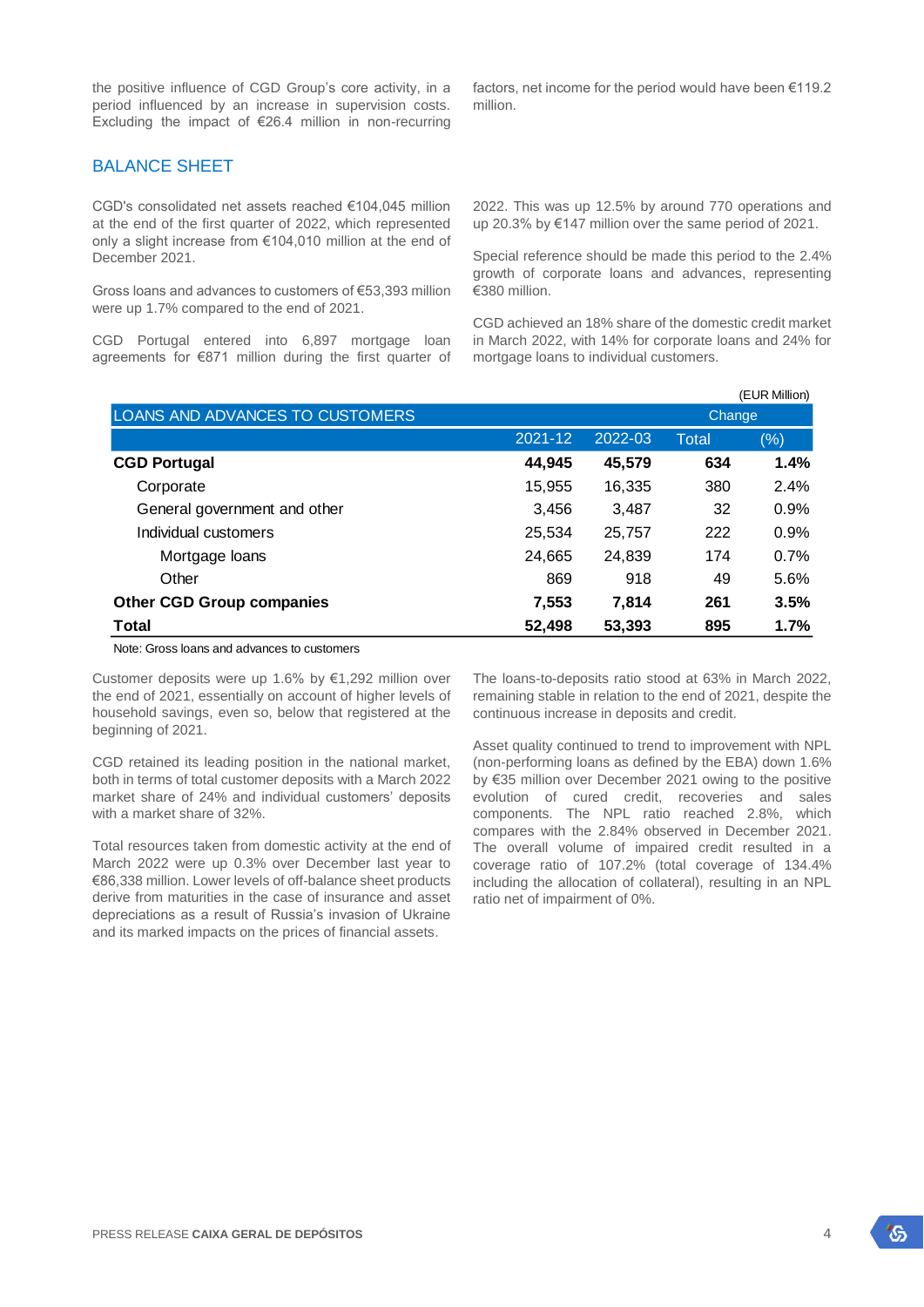| <b>RESOURCES TAKEN</b>                     |         | Change  |          |          |  |  |
|--------------------------------------------|---------|---------|----------|----------|--|--|
|                                            | 2021-12 | 2022-03 |          | (%)      |  |  |
| <b>Balance sheet</b>                       | 89,408  | 89,558  | 149      | 0.2%     |  |  |
| Central banks' & cred instit, resources    | 6,745   | 6,577   | -168     | $-2.5%$  |  |  |
| Customer deposits (Consolidated)           | 79,666  | 80,958  | 1,292    | 1.6%     |  |  |
| Domestic activity                          | 68,728  | 69,627  | 900      | 1.3%     |  |  |
| International activity                     | 10,939  | 11,331  | 392      | 3.6%     |  |  |
| Covered bonds                              | 1,259   | 250     | $-1,009$ | $-80.1%$ |  |  |
| <b>EMTN</b> and other securities           | 1,648   | 1,651   | 3        | 0.2%     |  |  |
| Other                                      | 89      | 121     | 31       | 35.2%    |  |  |
| <b>Off-balance sheet</b>                   | 21,672  | 20,959  | $-713$   | $-3.3%$  |  |  |
| Investment funds                           | 6,952   | 6,587   | -365     | $-5.3%$  |  |  |
| Real estate investment funds               | 892     | 883     | -8       | $-0.9%$  |  |  |
| Pension funds                              | 4,555   | 4,409   | -146     | $-3.2%$  |  |  |
| Financial insurance                        | 7,639   | 7,463   | -176     | $-2.3%$  |  |  |
| OTRV Portuguese Governm. Bonds             | 1,635   | 1,617   | -18      | $-1.1\%$ |  |  |
| Total                                      | 111,081 | 110,516 | -564     | $-0.5%$  |  |  |
| (1)<br>Total resources (domestic activity) | 86,048  | 86,338  | 291      | 0.3%     |  |  |

(1) Includes customer deposits, investment funds, financial insurance, OTRV and other bonds, ow ned by customers.

## **LIQUIDITY**

The fact that CGD continues to enjoy a high level of liquidity, based on deposits growth in its retail network, enabled it to redeem a €1 billion covered bond in January 2022 without resource to market refinancing.

Following the authorisation of the European Central Bank (ECB) for the early redemption of its €500 million additional tier 1 issuance, CGD called in this option, effective 30 March 2022.

As part of the Eurosystem's monetary policy measures, CGD Group continues to hold €5.8 billion in ECB

## **CAPITAL**

At 31 March 2022, consolidated shareholders' equity was down €360 million, to €8,927 million, over the end of 2021. This evolution derives from the reduction of €500 million in "Other equity instruments", which referred to securities

funding from the third TLTRO-III series (targeted longerterm refinancing operations).

CGD has assets of around €14 billion with the Eurosystem collateral pool and retains a large amount of available collateral, in addition to the significant amount of its cash balances with the Bank of Portugal.

The liquidity coverage ratio (LCR) of 369%, at the end of March 2022, was much higher than the current liquidity regulatory requirement (100%).

representing additional Tier 1 own funds (Additional Tier 1) that were called in March 2022. Other reserves and retained earnings were up €597 million (+15.4%), largely justified by the incorporation of the positive results of 2021.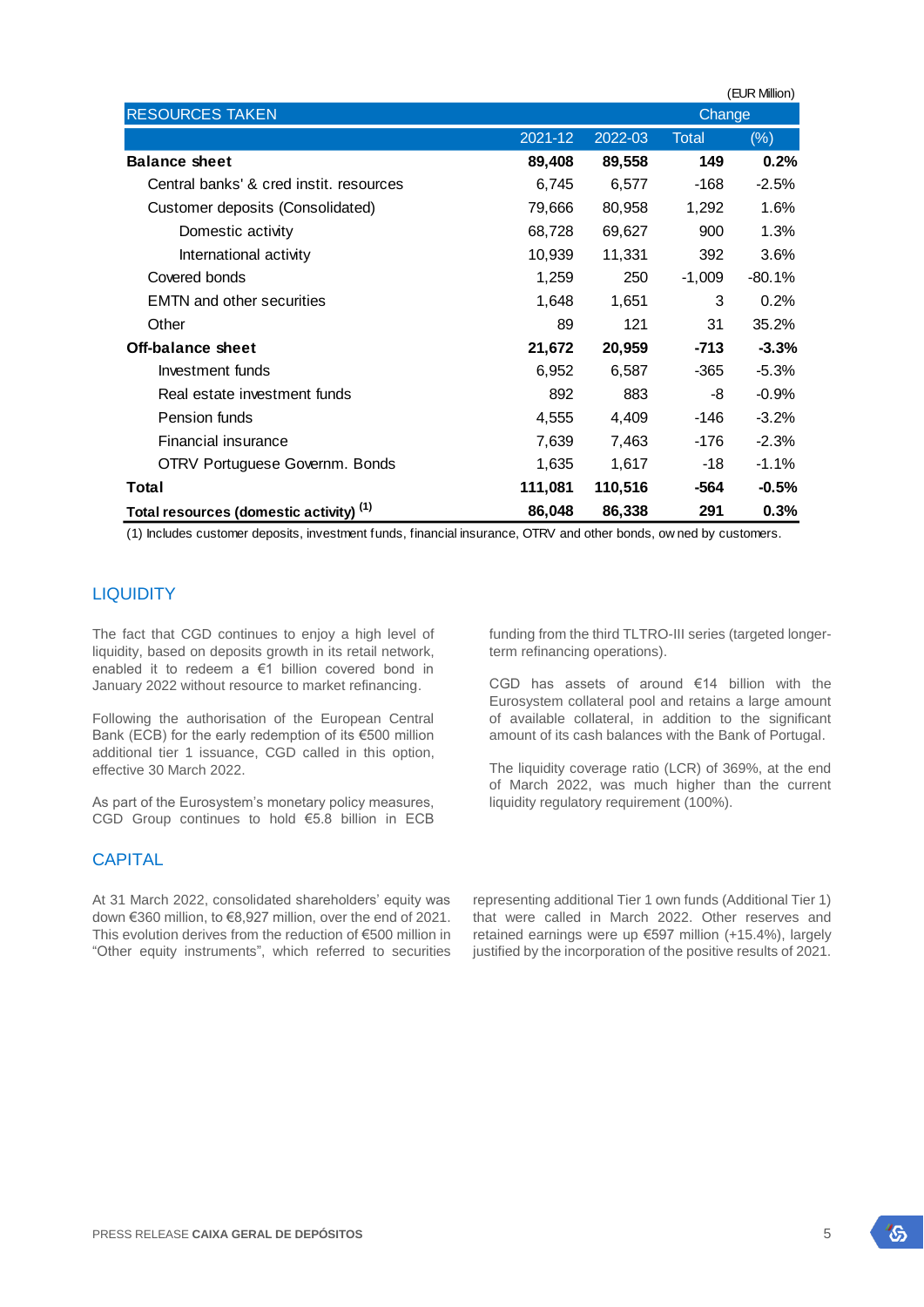|                                      |         |         |              | (EUR Million) |  |  |
|--------------------------------------|---------|---------|--------------|---------------|--|--|
| <b>SHAREHOLDERS' EQUITY</b>          |         |         | Change       |               |  |  |
|                                      | 2021-12 | 2022-03 | <b>Total</b> | $(\% )$       |  |  |
| Share capital                        | 3,844   | 3,844   | 0            | 0,0%          |  |  |
| Other capital instruments            | 500     | 0       | $-500$       | $-100,0%$     |  |  |
| <b>Revaluation reserves</b>          | 255     | 209     | $-46$        | $-17,9%$      |  |  |
| Other reserves and retained earnings | 3,867   | 4,464   | 597          | 15,4%         |  |  |
| Non-controlling interests            | 238     | 264     | 26           | 11,1%         |  |  |
| Net income                           | 583     | 146     | -438         | $-75,0%$      |  |  |
| <b>Total</b>                         | 9,287   | 8,927   | $-360$       | $-3,9%$       |  |  |

The fully loaded CET1, Tier 1 and Total ratios, including net income for the period, were 18.2%, 18.3% and 19.7% respectively, meeting CGD's current capital requirements. These ratios, above the Portuguese and European average, show CGD's robust and adequate capital position.

Applicable from that 2022 onwards, the Pillar 2 requirement is set to 2%, which represents a reduction of 0.25% compared to 2021, thus reflecting an improvement in the Supervisor's perception of the overall risk of the institution.

#### MREL

CGD was informed of the Single Resolution Board's decision to revise its MREL (minimum requirement for own funds and eligible liabilities) requirements under the European Banking Resolution Directive (BRRD2), in first quarter 2022. Starting 1 January 2024, CGD's own funds and eligible liabilities must be equivalent to 25.95% of total risk-weighted assets (including a combined buffer requirement of 3.5%) and a total leverage exposure of 5.94%.

The requirements apply on a sub-consolidated basis for the determined resolution perimeter, translated into the

### RATING

On March 9, 2022, Fitch Ratings upgraded CGD's IDR and long-term preferred senior debt ratings from BB+ to BBB-, and revised its outlook from Positive to Stable.

The rating upgrade reflects the improvement in asset quality even during the pandemic period, the resilience of profitability - based on market leadership and strong levels

European perimeter. Until this decision, the resolution perimeter also included Banco Nacional Ultramarino in Macau.

The revision of the requirement applicable on January 1, 2024 is consistent with CGD's expectations and with its funding plan, which provides for the reinforcement of own funds and eligible liabilities to ensure due compliance.

The MREL requirement resolution is based on current legislation and is subject to a review by the supervisor in due course.

of efficiency - and better capital ratios. The IDR and senior short-term preferred debt ratings were upgraded from B to F3.

With this change, CGD is now rated investment grade by the three international agencies that monitor its rating.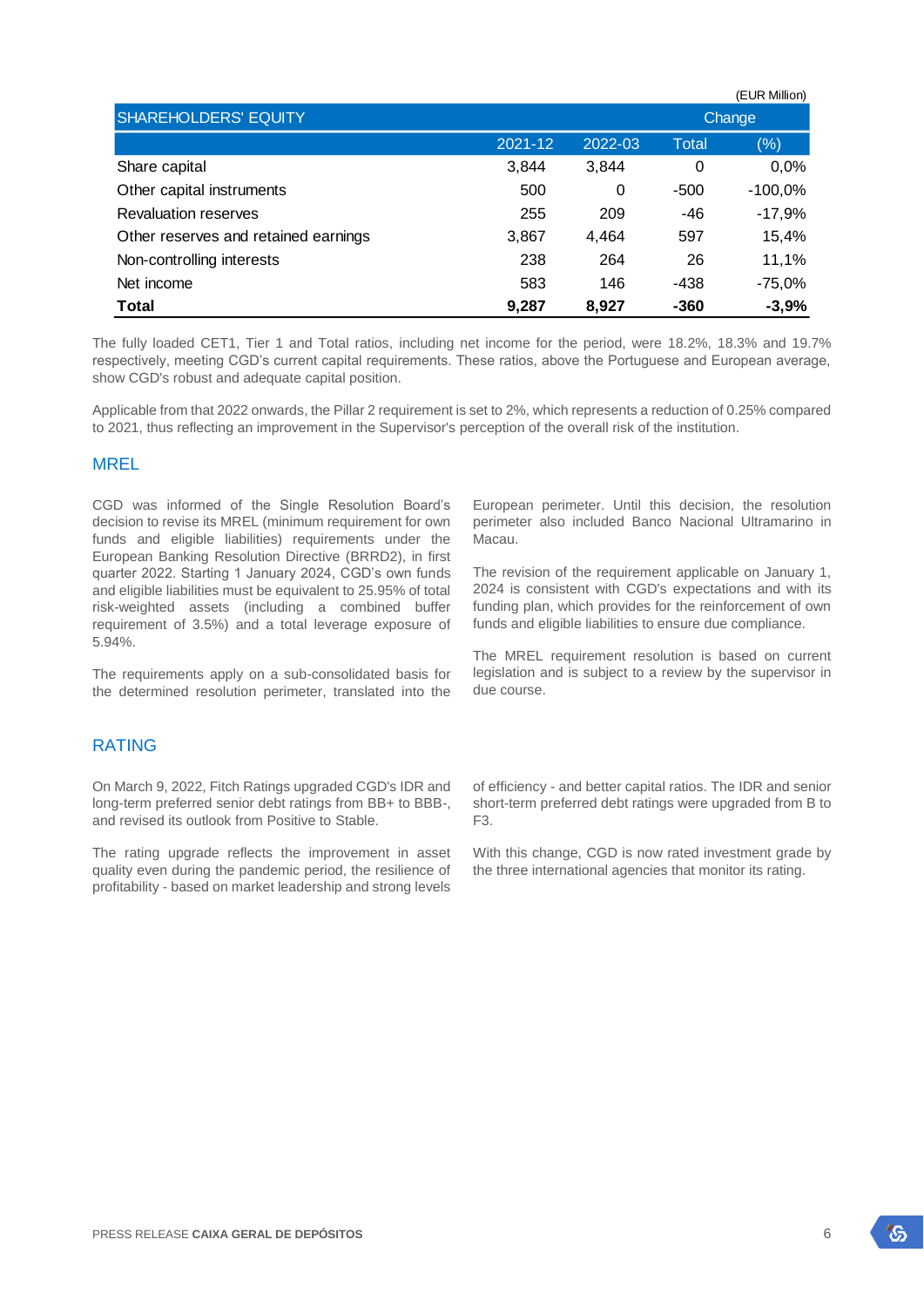## RELEVANT EVENTS

#### Innovation and digital transformation

Digital continued to occupy a central position in CGD's strategy in the first quarter of the year. This is reflected in the increase in the number of active digital clients and their respective satisfaction levels.

The 2.1 million active personal and corporate digital customers in the domestic market represent 60% of our customer base and year-on-year growth of 12%.

Reference should also be made to the growth of the mobile channel which now has 1.38 million individual and corporate customers (up by a year-on-year 19%), whose relevance to users has been increasing.

The 86 million accesses to Caixadirecta by 31 March were up 15% year-on-year. The 21 million operations also totalled significant year-on-year growth of 9%.

The contact center, which since 2021 has been equipped with a virtual assistant to ensure a more efficient customer service, posted a high 78% CSAT (customer satisfaction score).

The digital business, which has been evolving significantly since CGD embarked upon its transformation programme, has experienced strong growth in operations for online product subscriptions such as consumer credit (78%), retirement savings products (28%) and investment funds (23%). Reference should be made to the 27% growth of

#### Enhanced value proposal and customer service

In the corporate segment, reference should be made to the following offers for companies: Tourism Support Line of Credit 2021 (with an 80% guarantee from Banco Português do Fomento); SGM (mutual guarantee) lines of credit for Production Support (owing to hikes in raw material and energy costs and disruption of supply chains); EIF lines of credit with higher credit limits (Caixa Invest Transforma, Green Land, Start II and Tesouraria); sustainable, innovative solutions for SMEs (EDP Solar Solution!; campaigns with different prices for "green vehicles").

Reference should also be made in the first quarter to the opening of more than 5 thousand Contas Caixa Business [Caixa Business Accounts] as a multi-product solution that includes a current account, the Caixadirecta Empresas [companies] service, online SEPA transfers, debit and credit cards, cheques and access to CGD's POS terminals at lower prices on the basis of a fixed monthly charge.

The 2021 PME Líder (leading SMEs) programme is underway, and more than 2,700 companies, backed by CGD, have already been awarded this status.

The strategic priority of strengthening the commercial relationship with micro and small enterprises was confirmed by a 62% increase to 26,200 in the number of factoring and confirming operations, in the corporate segment.

Marked by a strong innovation component and focused on customer needs, the Caixadirecta app continues to be the country's banking app with the largest number of users in surpassing the 1 million monthly unique user accesses barrier in the first quarter of the year.

Several new features of this solution particularly include the updating of personal data, launch of the investor profile questionnaire and Milan market prices providing its users with an even more comprehensive service.

The digital assistant, as a national banking sector benchmark, has accumulated 1.7 million accesses since its launch at the end of the quarter. Compared to the same period last year, the number of queries has increased by 192% and the number of transactions by 88%. This is not only indicative of the usefulness of the voice service but also the confidence placed in it by users, who can now use the assistant to apply for credit cards.

The DABOX app continues to be the open banking leader in Portugal with a 34% market share (according to SIBS API Market data for 1<sup>st</sup> quarter 2022) and already has 24 entities available. Reference should be made to the presence of DABOX in the first edition of the open finance global progress report 2022 as an example of good innovation practices in the open banking area in Portugal.

companies in the business segment to which a manager has been assigned.

CGD continues to focus on self-service via digital channels, with the launch of external financing operations (Finex) at Caixadirecta Empresas; with the Flexcash Platform, which grew 34% in number of operations, and is the first bank in Portugal to provide a 100% digital platform for foreign trade operations (Trade Finance).

In terms of the offer aimed at the specific needs of the private sector, the following stand out: the relaunch of the [Cliente Crédito Habitação] advantages (extendable to their first-degree relatives); the launch of Investimento Global 5 Years January 2022 and Investimento Ibéria 5 Years March 2022, individual life insurance linked to investment funds; the restructuring of the offer of pension funds, the new limits for trading on the stock exchange and brokerage and also the strengthening of customer protection measures within the scope of Multicare health insurance.

Consumer credit particularly included the results achieved by the Crédito Expresso (express credit) offer whose first quarter 2022 year-on-year growth of 67% helped to increase market share in this business segment by 1.5 pp.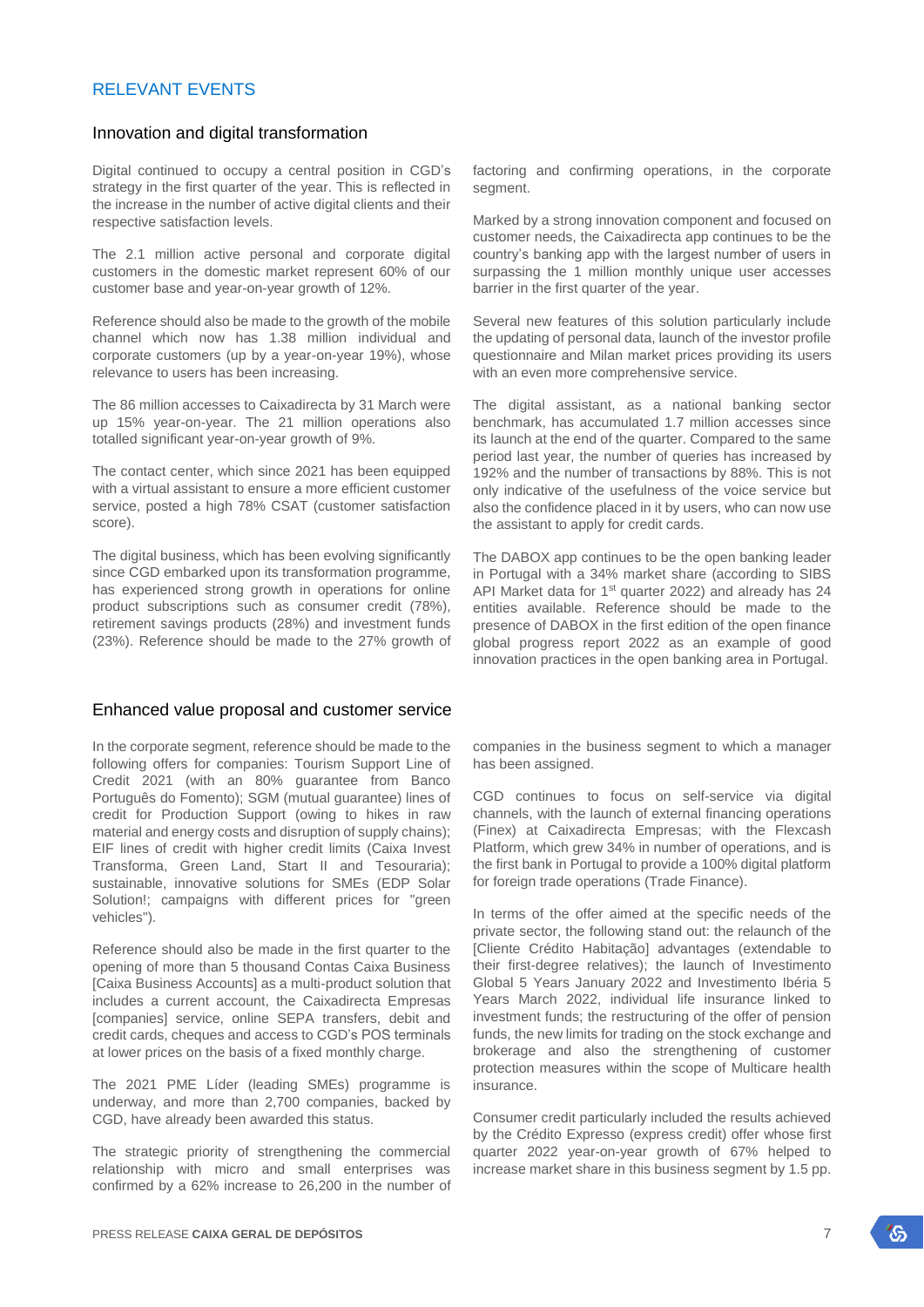In the first three months of 2022, CGD reinforced its leadership in the business of cards and other means of payment, with a total of around 4.6 million bank cards issued. Purchases with CGD cards grew by 35.3% compared to 2021 and already exceed the pre-pandemic value by more than 29%.

It should be noted that the change in consumption habits seen since the beginning of the pandemic reinforced the use of cards as a means of payment and a greater frequency of digital purchases, with growth of around 29% in online purchases and 118% in purchases using contactless technology, compared to the same period last year.

## Service Quality Assessment

According to the Brand Score study, in first quarter 2022 CGD improved the assessment of its reputation indicator which continues to be highly positive and has reinforced the attributes of which this indicator is made up (trust, financial strength, governance, ethics and transparency).

CGD improved its brand indicators score in the first quarter of the year in the evaluation of its customers. Reference should be made to "Governance", "Ethics", "Innovation/Digital" and "Simplicity", as the indicator showing the greatest improvement (Brand Score).

## **Sustainability**

The sustainability strategy for the 2021-2024 period is indicative of CGD's aim to become the leader in sustainable financing in Portugal, supporting the transition to a low carbon economy and financing projects with a social impact on people's lives, based on five strategic operating pillars:

- Sustainable, inclusive financing
- Climate risk management
- Equity, digital and financial inclusion
- Transparent governance models
- Disclosure of information on sustainability

In a global evaluation of CGD's ESG sphere, reference should be made to the low-risk result achieved in the Morningstar ESG Risk Rating (Sustainalytics).

#### **Environment**

On an environmental level, CGD was singled out as one of the leading companies in the fight against climate change in Europe, according to the "Europe's Climate Leaders 2022" ranking published by the Financial Times. Of the three Portuguese companies included in the ranking, the fact that CGD was the one to achieve the largest reduction in greenhouse gas emissions between 2015 and 2020, demonstrates the effectiveness of the measures implemented to reduce the environmental impact associated with its activities.

CGD was also awarded an "A-" grade in the Supplier Engagement Rating of the Carbon Disclosure Project (CDP) for its initiatives to incentivise its value chain and to adopt environmental commitments and practices to help mitigate the impact of climate change.

The average market share of cards was 21.7% in March 2022, a favorable evolution in addition to the increase in the penetration rate of 75.2% in debit cards and 19.1% in credit cards.

In terms of innovation, CGD reinforced its commitment to the automation and efficiency of processes, such as: the reinforcement of contactless technology, token transactions through digital wallets, smartphones, smartwatches or SwatchPAY! watches; finally, the offer and dissemination of non-banking products through credit card financing continued.

According to this study, in first quarter 2022, CGD renewed its nomination as the "Best Bank for Personal Customers" and "Best Bank for Young People" (spontaneous nomination by the customers of each bank).

In the banking context, the CGD brand has improved its appeal to non-customers and excels in leading this indicator as the banking brand with the greatest appeal to new customers with a low probability of churn, coming second in this ranking.

In terms of sustainable financing, CGD was the winner of the 2<sup>nd</sup> edition of the National Sustainability Award in the Sustainable Finance category, with the first sustainable debt issuance by a Portuguese bank. This major distinction has helped CGD to strengthen its position as a bank making an active contribution to sustainable economic development.

As a state-owned bank, CGD aims to play a leading role in the development and promotion of the market for sustainable financial products. It has, accordingly, been investing in the development of new financial products and the marketing of lines of credit that help to support the transition of companies and households to a more efficient economy with a smaller environmental footprint, such as, inter alia: hybrid and electric vehicles leasing, Caixa Invest Green Land and CGD's environmental-friendly consumer loans.

#### **Social**

CGD has awarded its CGD Mais Mundo prizes for the fourth consecutive year in due recognition of the academic merit of students in the nationwide access contest in the 2021/2022 school year, who were successful in gaining places in public educational institutions having agreements with CGD. CGD has doubled the number of prize-winners to 300 students and the total amount of prizes to €300,000.

In response to the difficulties resulting from the invasion of Ukraine, CGD has been taking a series of steps to provide for the most pressing needs of the Ukrainian population in terms of health, shelter/housing, food and access to education. They particularly include exemptions from charges on interbank transfers to Ukraine (up until end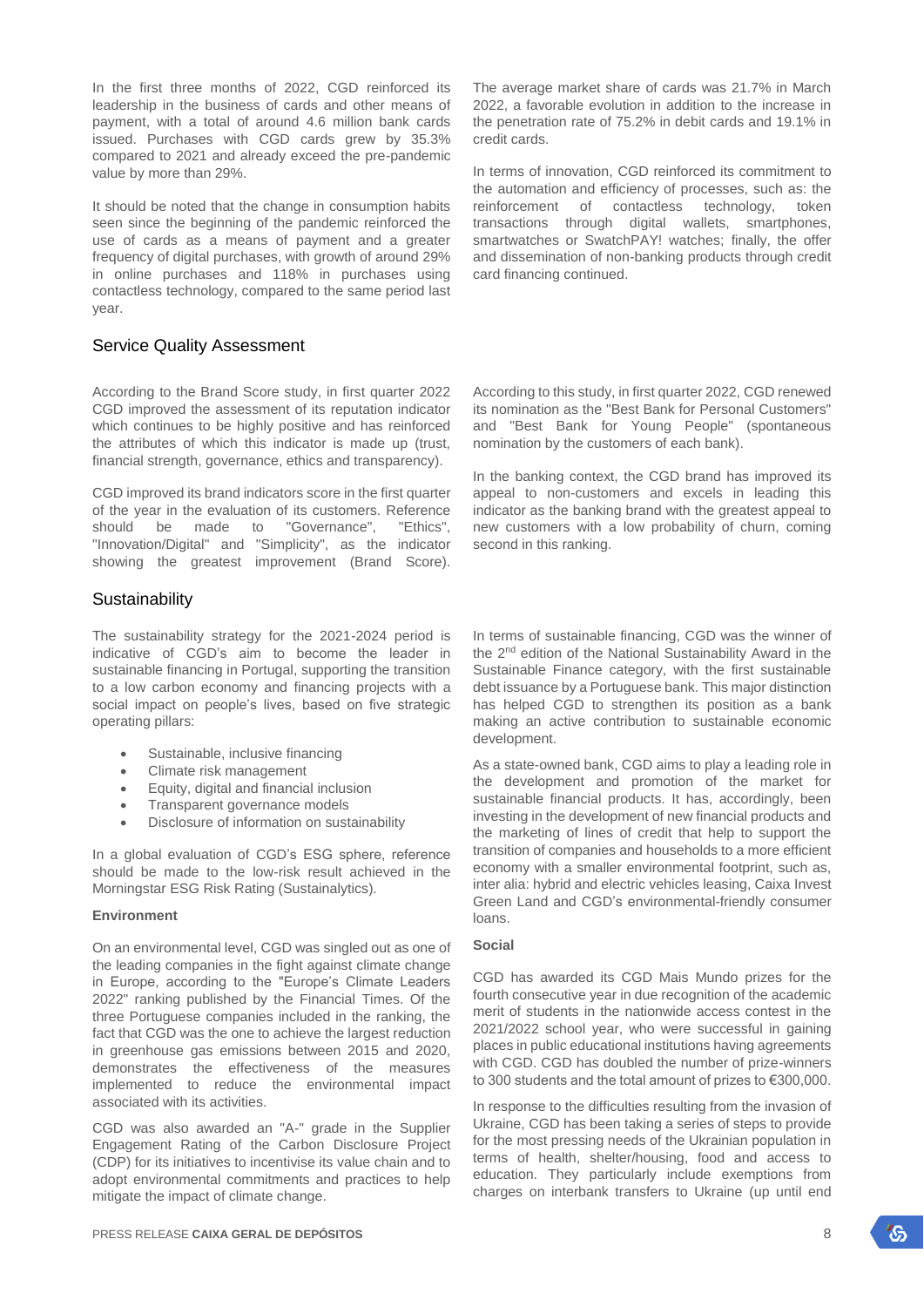May); exemption of annuities on debit cards (duration of 1 year); fundraising activities with employees, in which CGD agreed to double the amount of donations.

CGD held its Volunteer Day for the fourth consecutive year. This took the form of several nationwide actions: digital training (#Eusoudigital); collecting of medicines in partnership with Banco Farmacêutico Portugal; goods collections (school supplies, food and hygiene and cleaning products).

Another edition of the Caixa Social 2022 prizes was organised in the social sphere, distinguishing 29 projects out of the 596 applications accepted. With a total allocation of €500,000, Caixa Social 2022 prizes aim to identify solutions designed to address the main management challenges in the social sector, enhancing the impact of organisations and promoting the strengthening, requalification and innovation of social responses, in line with the European Union's recovery and resilience plan.

## Prizes and distinctions

At the beginning of 2022, the following awards and distinctions were awarded in relation to CGD Group's activity in retail and digital banking and fund management:

- Powerful Brand CGD was distinguished in the Large Banks category by the Marktest Group and Cofina Media
- Best Bank in Sustainability CGD was elected "Best Bank in Sustainability in 2021" by the Brandscore study, by consulting firm Scopen
- Banking Virtual Assistant Caixadirecta App Digital Assistant 5 Star Award
- Banking Open Banking DABOX App 5 Star Award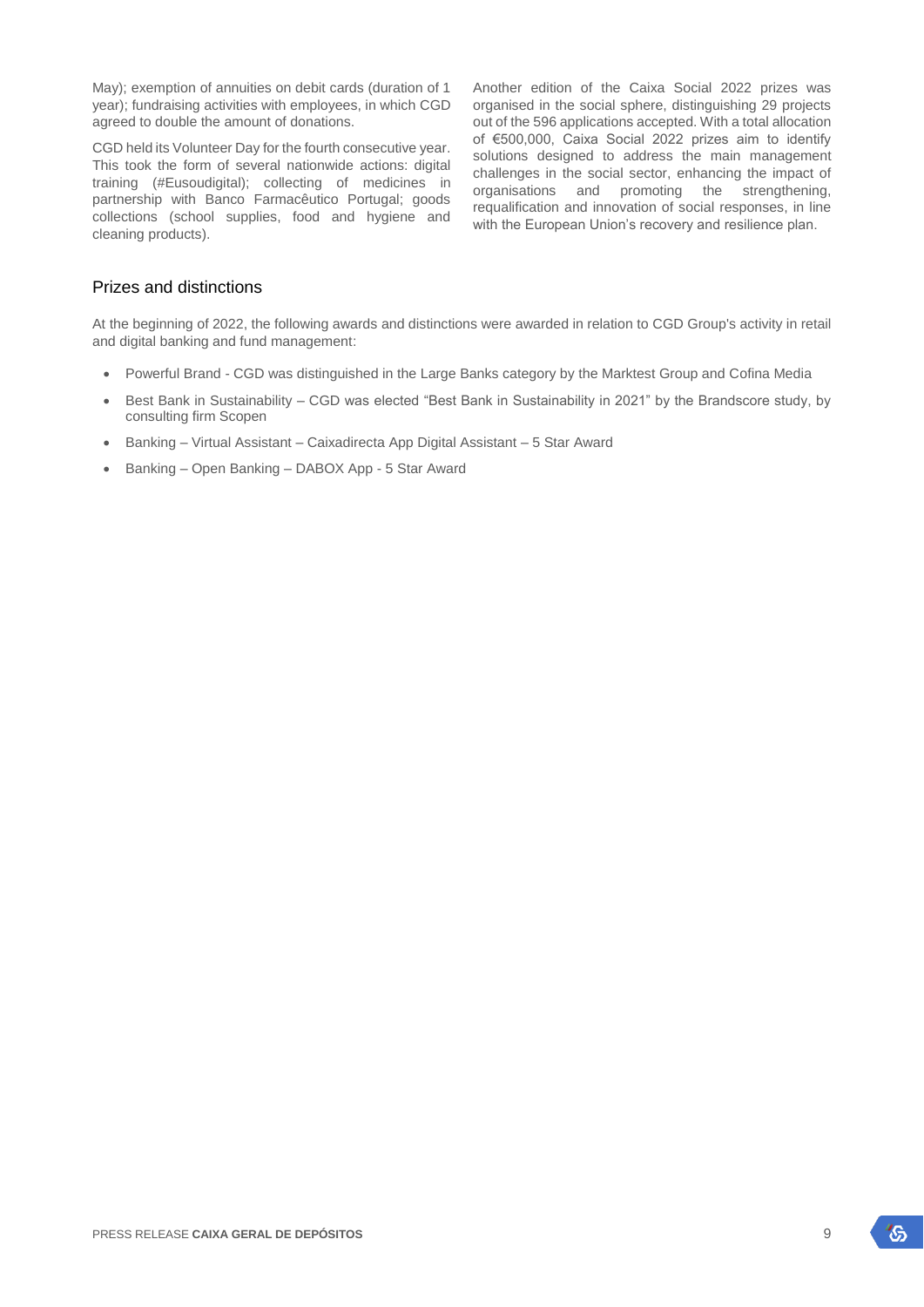## **DOMESTIC AND INTERNATIONAL ACTIVITY**

Domestic activity's contribution to CGD Group's net income in March 2022 was up 110.4% to €107.7 million against €51.2 million for the same period of the preceding year.

CGD's activity in Portugal, Caixa Banco de Investimento and the Group's national companies linked to the real estate sector were the main factors responsible for the recorded change in domestic activity, with contributions of €61.2 million, €8.2 million and €27.8 million, respectively.

The positive performance in the net interest income and in the net fees and commissions' items demonstrate that the domestic core activity is recovering from an adverse

environment, offsetting the increase in operating costs recorded in the period under analysis.

Thus, disregarding the non-recurring effects of the period essentially related with the adjustment of provisions associated with post-employment benefits and the expected costs of the pre-retirement program, the current core operating income was up by €26.0 million from €111.5 million to €137.5 million (+23.3%).

In the first three months of 2022, impaired credit net of reversals was down compared to the same period of 2021, considering the preventive actions taken during 2021 on a possible deterioration of the credit portfolio.

| (EUR Million)                                                   |                          |             |                |                               |         |         |
|-----------------------------------------------------------------|--------------------------|-------------|----------------|-------------------------------|---------|---------|
|                                                                 | <b>Domestic Activity</b> |             |                | <b>International Activity</b> |         |         |
|                                                                 | Restated                 |             |                | Restated                      |         |         |
| CONTRIBUTION TO CONSOLIDATED P&L (*)                            | 2021-03                  | $2022 - 03$ | Change         | 2021-03                       | 2022-03 | Change  |
|                                                                 |                          |             | $(\%)$         |                               |         | (% )    |
| Net interest income                                             | 150.7                    | 158.4       | 5.1%           | 88.7                          | 114.7   | 29.3%   |
| Income from equity instruments                                  | 0.9                      | 7.6         | 702.8%         | 0.0                           | 0.2     |         |
| Net fees and commissions                                        | 105.8                    | 123.5       | 16.7%          | 20.4                          | 23.5    | 15.5%   |
| Net trading income                                              | 38.7                     | 20.8        | $\blacksquare$ | 7.2                           | 8.4     | 16.0%   |
| Other operating income                                          | $-17.9$                  | 2.2         | $\blacksquare$ | $-1.5$                        | 4.1     |         |
| <b>Total operating income</b>                                   | 278.2                    | 312.5       | 12.3%          | 114.7                         | 150.8   | 31.5%   |
| Employee costs                                                  | 126.1                    | 153.7       | 21.9%          | 35.6                          | 40.6    | 14.1%   |
| Administrative expenses                                         | 37.4                     | 40.4        | 8.1%           | 18.5                          | 21.0    | 13.5%   |
| Depreciation and amortisation                                   | 16.6                     | 19.2        | 15.8%          | 6.4                           | 9.1     | 42.3%   |
| <b>Operating costs</b>                                          | 180.1                    | 213.3       | 18.4%          | 60.5                          | 70.7    | 16.9%   |
| Net operating income before impairments                         | 98.1                     | 99.2        | 1.1%           | 54.2                          | 80.1    | 47.7%   |
| Credit impairment (net)                                         | 35.3                     | $-4.8$      |                | 0.4                           | 6.1     | 1582.4% |
| Provisions and impairments of other assets (net)                | $-43.2$                  | $-77.8$     |                | 3.9                           | 5.1     | 30.5%   |
| Net operating income                                            | 106.0                    | 181.9       | 71.5%          | 49.9                          | 68.8    | 37.9%   |
| Income tax                                                      | 63.9                     | 84.7        | 32.6%          | 12.8                          | 13.0    | 1.3%    |
| Net operat. inc. after tax and before non-controlling interests | 42.2                     | 97.1        | 130.4%         | 37.1                          | 55.8    | 50.5%   |
| Non-controlling interests                                       | 0.6                      | 0.0         | $-99.2%$       | 8.0                           | 18.2    | 127.2%  |
| Results from subsidiaries held for sale                         | 0.0                      | 0.0         |                | 0.0                           | 0.0     |         |
| Results of associated companies                                 | 9.7                      | 10.5        | 9.0%           | 0.4                           | 0.3     |         |
| Net income                                                      | 51.2                     | 107.7       | 110.4%         | 29.5                          | 37.9    | 28.7%   |

 $(*)$  Pure intragroup transactions with no impact on consolidated net income are not eliminated.

The international business area's contribution to consolidated net income in March 2022 was up 28.7% over March 2021 to €37.9 million. It should be noted that this evolution was influenced by the exchange rate variation in the countries of CGD Group's main units abroad, with this effect having a positive impact of 5.2 million euros on the consolidated net income.

The main contributions to income from international activity were from BCI Mozambique (€9.9 million) and Banco Caixa Geral in Angola (€4.3 million).

As in the domestic activity, the contribution of CGD Group's international units to consolidated net income was due to the positive provision in the net interest income and commissions items, also demonstrating the scenario of economic recovery in the geographies where CGD is present, overcoming also the increase in structural costs recorded in the period under review.

Thus, the global product of the international activity increased by 31.5% compared to March 2021. In turn, structural costs increased by 16.9%, without canceling the positive changes in net interest income and commissions, resulting in an increase in net income gross operating income by 47.7%.

With regard to provisions and impairments, there was an increase compared to the same period in the previous year (+7.0 million euros), mainly explained by the increase in BNU Macau (+4.6 million euros).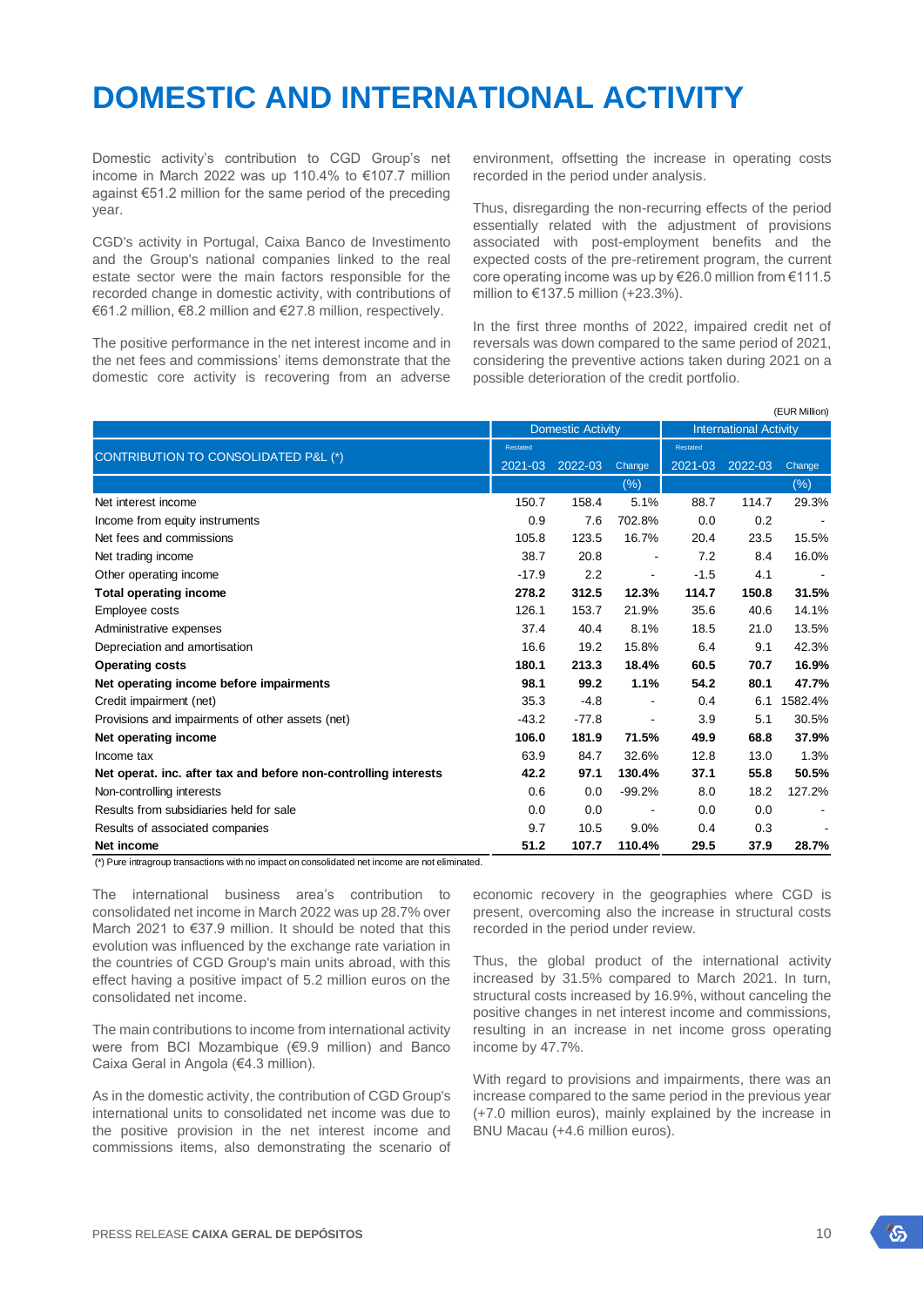# **CONSOLIDATED ACCOUNTS AND SEPARATE ACCOUNTS – CGD, S.A.**

|                                                        |           |                              |              |                          |                          |            |              | (EUR Thousand) |
|--------------------------------------------------------|-----------|------------------------------|--------------|--------------------------|--------------------------|------------|--------------|----------------|
|                                                        |           | <b>Consolidated Activity</b> |              |                          | <b>Separate Activity</b> |            |              |                |
|                                                        | Restated  |                              |              |                          |                          |            |              |                |
| <b>INCOME STATEMENT</b>                                | 2021-03   | 2022-03                      | Change       |                          | 2021-03                  | 2022-03    | Change       |                |
|                                                        |           |                              | <b>Total</b> | (% )                     |                          |            | <b>Total</b> | (% )           |
| Interest and similar income                            | 340.940   | 457,146                      | 116,206      | 34.1%                    | 249,398                  | 322,701    | 73,303       | 29.4%          |
| Interest and similar costs                             | 101,724   | 184,215                      | 82,490       | 81.1%                    | 82,141                   | 155,175    | 73,035       | 88.9%          |
| Net interest income                                    | 239,215   | 272,931                      | 33,716       | 14.1%                    | 167,258                  | 167,525    | 268          | 0.2%           |
| Income from equity instruments                         | 943       | 7,742                        | 6,799        | 721.0%                   | 42,439                   | 33,234     | $-9,205$     | $-21.7%$       |
| Net interest inc. incl. inc. from eq. investm.         | 240,158   | 280,673                      | 40,515       | 16.9%                    | 209,697                  | 200,759    | $-8,937$     | $-4.3%$        |
| Fees and commissions income                            | 154,319   | 181,584                      | 27,265       | 17.7%                    | 126,255                  | 148,173    | 21,918       | 17.4%          |
| Fees and commissions expenses                          | 28,327    | 34,566                       | 6,239        | 22.0%                    | 22,028                   | 25,491     | 3,463        | 15.7%          |
| Net fees and commissions                               | 125,992   | 147,018                      | 21,025       | 16.7%                    | 104,227                  | 122,683    | 18,455       | 17.7%          |
| Net trading income                                     | 45,857    | 29,098                       | $-16,758$    | $-36.5%$                 | 38,448                   | 24,848     | $-13,600$    | $-35.4%$       |
| Other operating income                                 | $-24,549$ | 1,004                        | 25,553       | $\blacksquare$           | $-26,768$                | $-25,673$  | 1,094        |                |
| Non-interest income                                    | 147,300   | 177,120                      | 29,820       | 20.2%                    | 115,908                  | 121,858    | 5,949        | 5.1%           |
| <b>Total operating income</b>                          | 387,458   | 457,793                      | 70,335       | 18.2%                    | 325,605                  | 322,617    | $-2,988$     | $-0.9%$        |
| Employee costs                                         | 161,680   | 194,250                      | 32,570       | 20.1%                    | 129,923                  | 156,387    | 26,464       | 20.4%          |
| Administrative expenses                                | 50,385    | 56,016                       | 5,631        | 11.2%                    | 38,382                   | 42,032     | 3.650        | 9.5%           |
| Depreciation and amortisation                          | 23,040    | 28,226                       | 5,185        | 22.5%                    | 17,835                   | 20,793     | 2,959        | 16.6%          |
| Operating costs                                        | 235,105   | 278,492                      | 43,387       | 18.5%                    | 186,139                  | 219,212    | 33,072       | 17.8%          |
| Net operating income before impairments                | 152,353   | 179,302                      | 26,948       | 17.7%                    | 139,465                  | 103,405    | $-36,060$    | $-25.9%$       |
| Credit impairment                                      | 59.732    | 22,902                       | $-36,830$    | ÷,                       | 59,177                   | 17,671     | $-41,506$    | $-70.1%$       |
| Credit recoveries                                      | $-24,018$ | $-21,606$                    | 2,412        | $\blacksquare$           | $-23,345$                | $-20,703$  | 2,642        |                |
| Provisions for reduction of employees                  | $-32,578$ | $-57,966$                    | $-25,388$    | $\overline{\phantom{a}}$ | $-32,578$                | $-57,789$  | $-25,211$    |                |
| Provisions for guarantees and other commitments        | $-14,206$ | $-9,833$                     | 4,373        |                          | $-14,632$                | $-8,734$   | 5,898        |                |
| Other provisions and impairments                       | 7,451     | $-4,895$                     | $-12,346$    |                          | 7,268                    | $-30,539$  | $-37,807$    |                |
| Provisions and impairments                             | $-3,618$  | $-71,397$                    | $-67,779$    | $\blacksquare$           | $-4,110$                 | $-100,094$ | $-95,984$    |                |
| Net operating income                                   | 155,971   | 250,699                      | 94,728       | 60.7%                    | 143,575                  | 203,499    | 59,924       | 41.7%          |
| <b>Income Tax</b>                                      | 76,706    | 97,704                       | 20,998       | 27.4%                    | 63,940                   | 82,144     | 18,204       | 28.5%          |
| of which Contribution on the banking sector            | 28,733    | 37,106                       | 8,373        | 29.1%                    | 28,555                   | 36,911     | 8,356        | 29.3%          |
| Net op. inc. after tax and before non-controlling int. | 79,265    | 152,995                      | 73,729       | 93.0%                    | n.a.                     | n.a.       | n.a.         | n.a.           |
| Non-controlling interests                              | 8,639     | 18,193                       | 9,554        | 110.6%                   | n.a.                     | n.a.       | n.a.         | n.a.           |
| Results of associated companies                        | 10,005    | 10,801                       | 796          | 8.0%                     | n.a.                     | n.a.       | n.a.         | n.a.           |
| Results of subsidiaries held for sale                  | 24        | $-14$                        | $-38$        | $\blacksquare$           | n.a.                     | n.a.       | n.a.         | n.a.           |
| Net income                                             | 80,654    | 145,588                      | 64,934       | 80.5%                    | 79,635                   | 121,355    | 41,720       | 52.4%          |

The March 2021 accounts of the consolidated activity were restated for comparability purposes due to the shareholder position in Banco Comercial do Atlântico (BCA) no longer being classified under "Non-current assets held for sale".